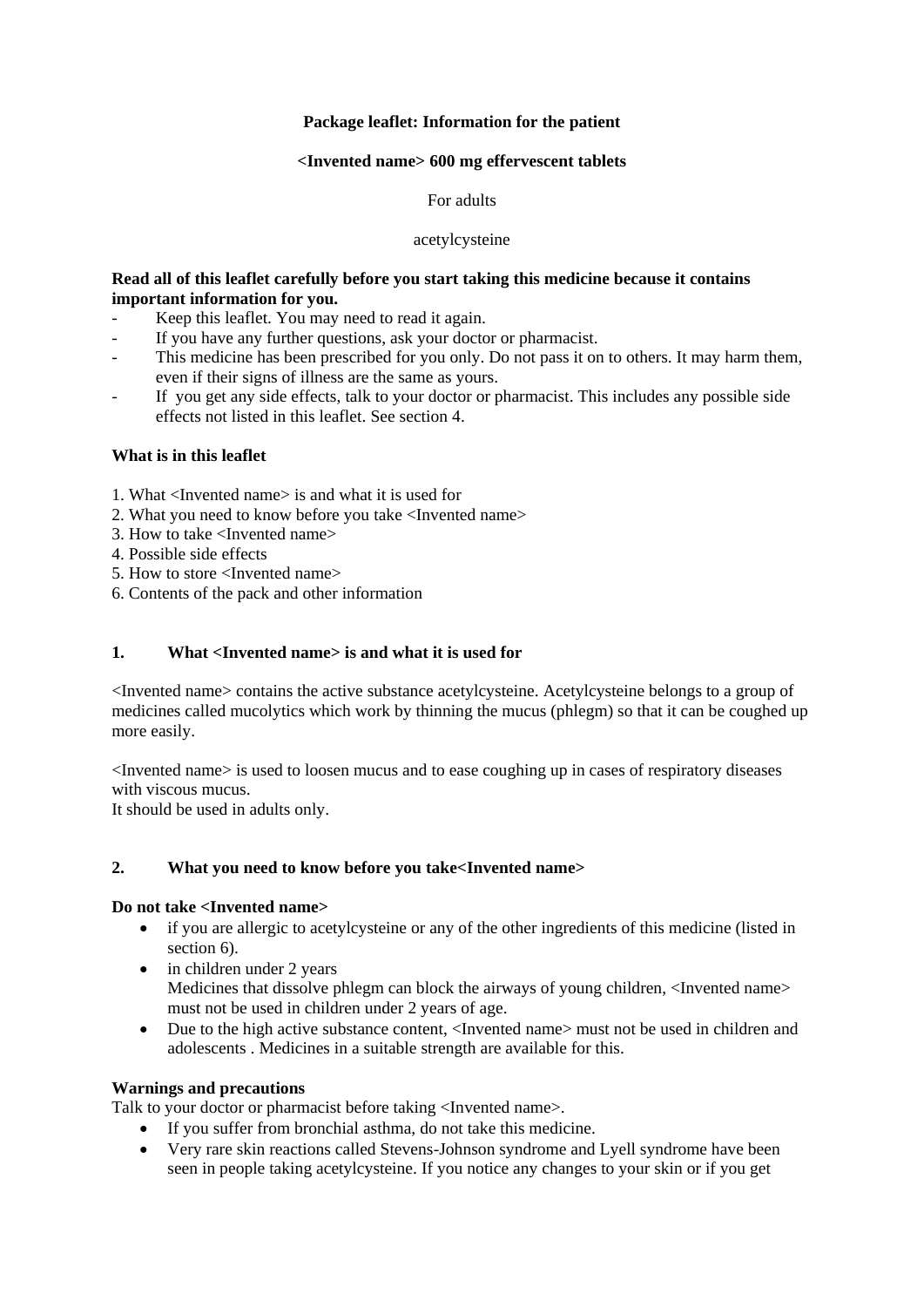ulcers inside your mouth, throat or nose, stop using this medicine and talk to your doctor straightaway.

- Speak with your doctor if you have problems coughing up phlegm, as you may need help to drain the phlegm from your airways. The use of <Invented name> may particularly at the start of treatment, lead to a loosening and therefore increased volume of bronchial secretion. If you are not sufficiently capable of coughing this up, your doctor will take appropriate measures.
- Caution is required if you have a past or present history of a stomach or duodenal ulcer, especially when used concomitantly with other medicinal products known to irritate the mucous membrane of the gastrointestinal tract.
- Caution is required in patients with histamine intolerance. Prolonged treatment should be avoided in these patients because <Invented name> influences histamine metabolism and may lead to symptoms of intolerance (e.g. headache, runny nose, itching).
- If you are on a restricted salt diet (see Acetylcysteine Effervescent Tablets contain sodium)
- If you have hereditary problems with some sugars (see Acetylcysteine Effervescent Tablets contain sorbitol)
- If you have liver or kidney problems
- Effervescent tablets can be a choking hazard if swallowed whole, especially in the elderly. Ensure that tablet is fully dissolved before you take it

Consult your doctor if any of the abovementioned warnings apply to you, or have applied to you in the past.

### **Children and adolescents**

Do not give this medicine to children and adolescents (see above "Do not take <Invented name>").

### **Other medicines and <Invented name>**

Tell your doctor or pharmacist if you are taking, have recently taken, or might take any other medicines.

You must tell your doctor or pharmacist if you are taking any of the following medicines:

- Antibiotics. This medicine can prevent antibiotics (medicines which control or prevent infections) from working properly. If you are taking antibiotics, make sure you take this medicine two hours before or after taking your antibiotics.
- Cough medicines, which should not be used at the same time as <Invented name>, as you must be able to cough up the loosened phlegm.
- Medicines to treat angina attacks, (tightness in your chest, neck and arm), <Invented name> may increase the blood pressure-lowering effect of nitroglycerin (a medicine used to treat angina). Your doctor will need to monitor your blood pressure if you use nitroglycerin and <Invented name> at the same time.
- Medicines to treat high blood pressure (hypertension). <Invented name> 600 mg Effervescent Tablets may increase the blood pressure lowering effect of angiotensinconverting enzyme (ACE) inhibitors (medicines used to treat high blood pressure). You should not take <Invented name> if you are also taking ACE inhibitors.
- Activated charcoal, used to treat poisoning
- *Changes in the determination of laboratory parameters* Acetylcysteine may affect the assay of salicylates. Acetylcysteine may affect the results of the determination of ketone bodies in urine tests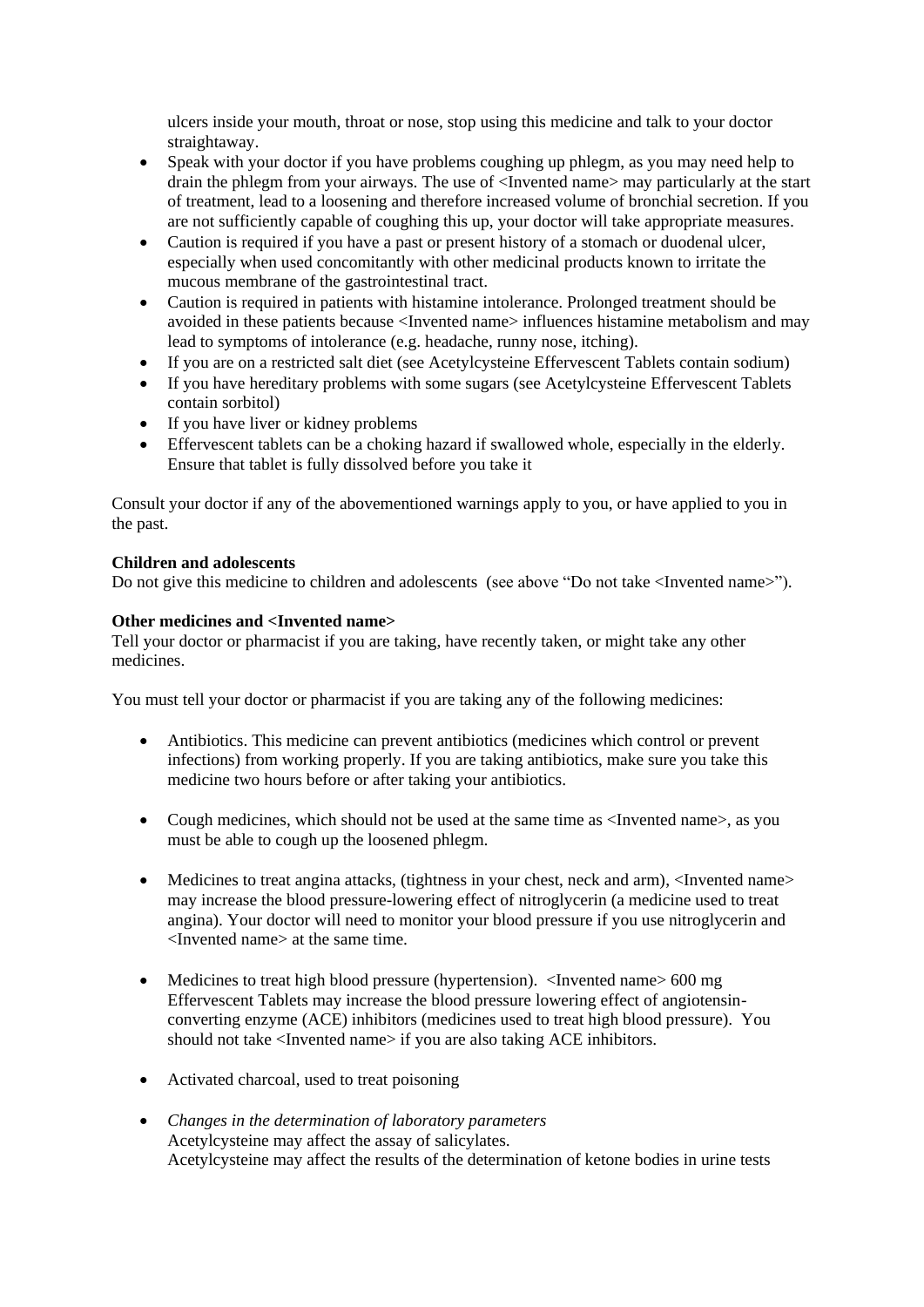This medicine can make medicines and supplements containing metals like iron, zinc, copper and manganese less effective. If you are taking a supplement that contains metals, make sure you take it at a different time of the day to <Invented name>.

## **Pregnancy and breast-feeding**

If you are pregnant or breast-feeding, think you may be pregnant or are planning to have a baby, ask your doctor or pharmacist for advice before taking this medicine.

There is little information about the use of acetylcysteine during pregnancy or breastfeeding and your doctor will only recommend this medicine if the benefits of taking it outweigh the risks.

# **Driving and using machines**

<Invented name> has no influence on the ability to drive and use machines.

### **<Invented name> contains sodium.**

This medicine contains 138.79 mg sodium (main component of cooking/table salt) in each effervescent tablet. This is equivalent to 6.94% of the recommended maximum daily dietary intake of sodium for an adult.

### **<Invented name> contains lactose.**

If you have been told by your doctor that you have an intolerance to some sugars, contact your doctor before taking this medicinal product.

### **<Invented name> contains sorbitol.**

This medicine also contains 0.52 mg sorbitol (E420) in each effervescent tablet.

# **3. How to take <Invented name>**

Always take this medicine exactly as your doctor or pharmacist has told you. Check with your doctor or pharmacist if you are not sure.

### *Adults*

The recommended dose is 1 effervescent tablet each day.

### Method of administration

Dissolve the tablet in half a glass of water. Make sure the tablet dissolves completely and then drink immediately.

Duration of treatment will be determined by your doctor based on your symptoms.

### **If you take more <Invented name> than you should**

Taking too much medicine may cause you to feel or be sick, or give you diarrhoea. If you have taken too many tablets, contact your doctor or pharmacist straightaway.

### **If you forget to take <Invented name>**

Do not take a double dose to make up for a forgotten dose. Take your tablet as soon as you remember, unless it is almost time for your next dose. If it is almost time for your next dose, then just take the next dose as usual.

If you have any further questions on the use of this medicine, ask your doctor, pharmacist or nurse.

# **4. Possible side effects**

Like all medicines, this medicine can cause side effects, although not everybody gets them.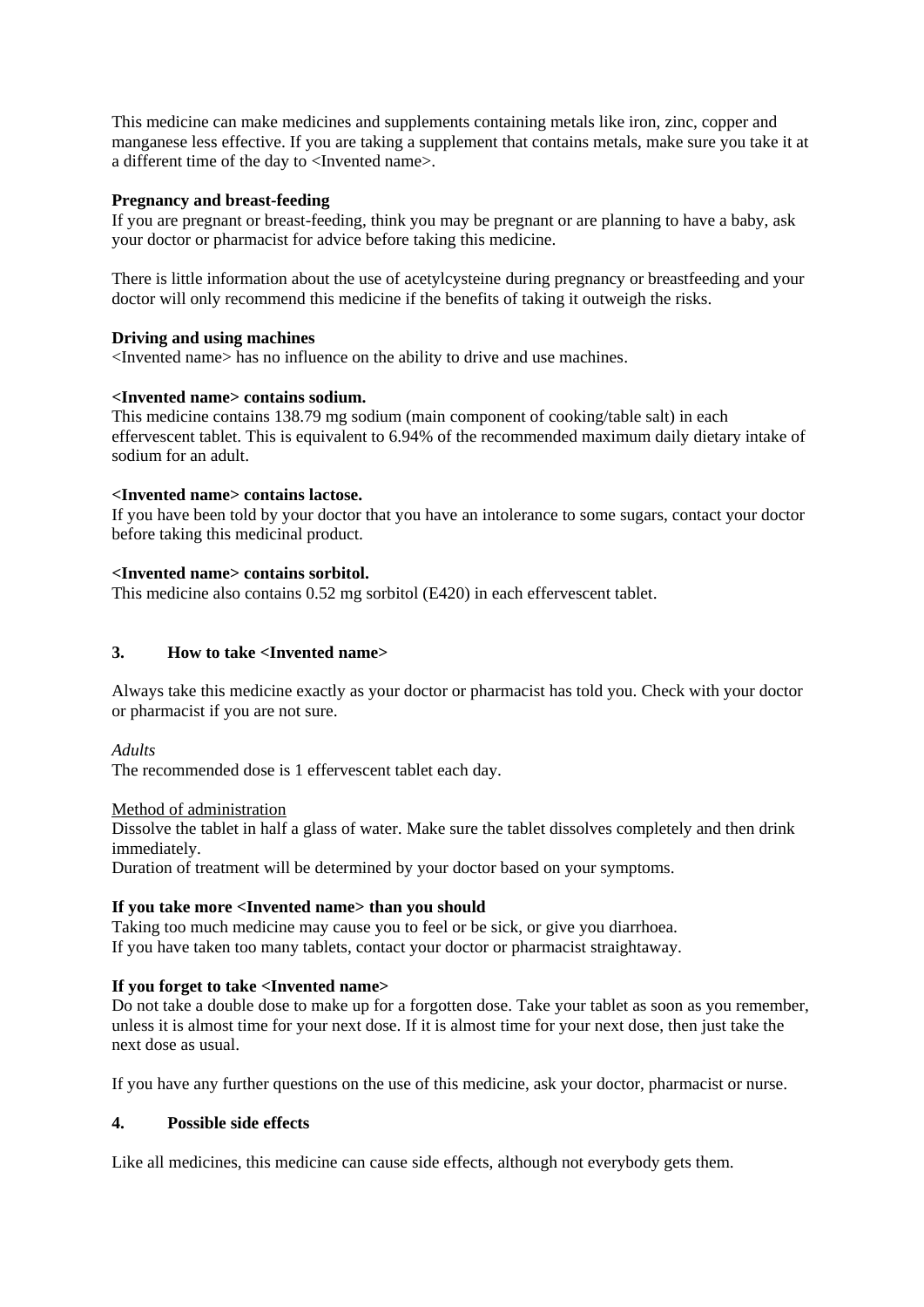**Stop taking <Invented name> and get medical advice straight away if you experience any of these very rare side effects (may affect up to 1 in 10,000 people):**

- **severe, life-threatening allergic reaction. The signs may include: a rash, swallowing or breathing problems, swelling of your lips, face, throat or tongue**
- **severe bleeding (haemorrhaging)**
- **blistering, peeling, bleeding, scaling, or fluid filled patches on any part of your skin. This includes your lips, eyes, mouth, nose, genitals, hands or feet. You may have a serious skin problem.**

Other side effects include:

**Uncommon**: may affect up to 1 in 100 people

- Hypersensitivity reactions
- Headache
- A ringing sound in the ears (tinnitus)
- A fast heart rate
- Feeling or being sick
- Diarrhoea and vomiting
- Inflammation of the skin in your mouth and on your lips
- Pain in your abdomen (tummy)
- An itchy raised rash
- Swelling of the deeper layers of skin, caused by a build-up of fluid
- Itchy skin
- **Fever**
- Low blood pressure, this could cause dizziness when standing up quickly from a lying/seated position

**Rare**: may affect up to 1 in 1,000 people

- Tightness of your airways
- Shortness of breath, bronchospasm
- Indigestion
- Heartburn

**Very rare:** may affect up to 1 in 10,000 people Allergic shock and bleeding

**Not known:** frequency cannot be estimated from the available data

- Swelling of the face

Therefore, you should seek medical advice and stop taking <Invented name> if new serious skin and mucous membrane changes occur. You must not continue to take <Invented name>.

Various studies have confirmed a decrease in platelet aggregation (clumping of certain blood constituents) during administration of acetylcysteine. The clinical significance of this is yet unclear.

Counter measures Stop taking <Invented name> at the first signs of a hypersensitivity reaction (see above). In this case, please contact a doctor.

### **Reporting of side effects**

If you get any side effects, talk to your doctor or pharmacist. This includes any possible side effects not listed in this leaflet.

You can also report side effects directly via the national reporting system listed in [Appendix V.](http://www.ema.europa.eu/docs/en_GB/document_library/Template_or_form/2013/03/WC500139752.doc)

By reporting side effects, you can help provide more information on the safety of this medicine.